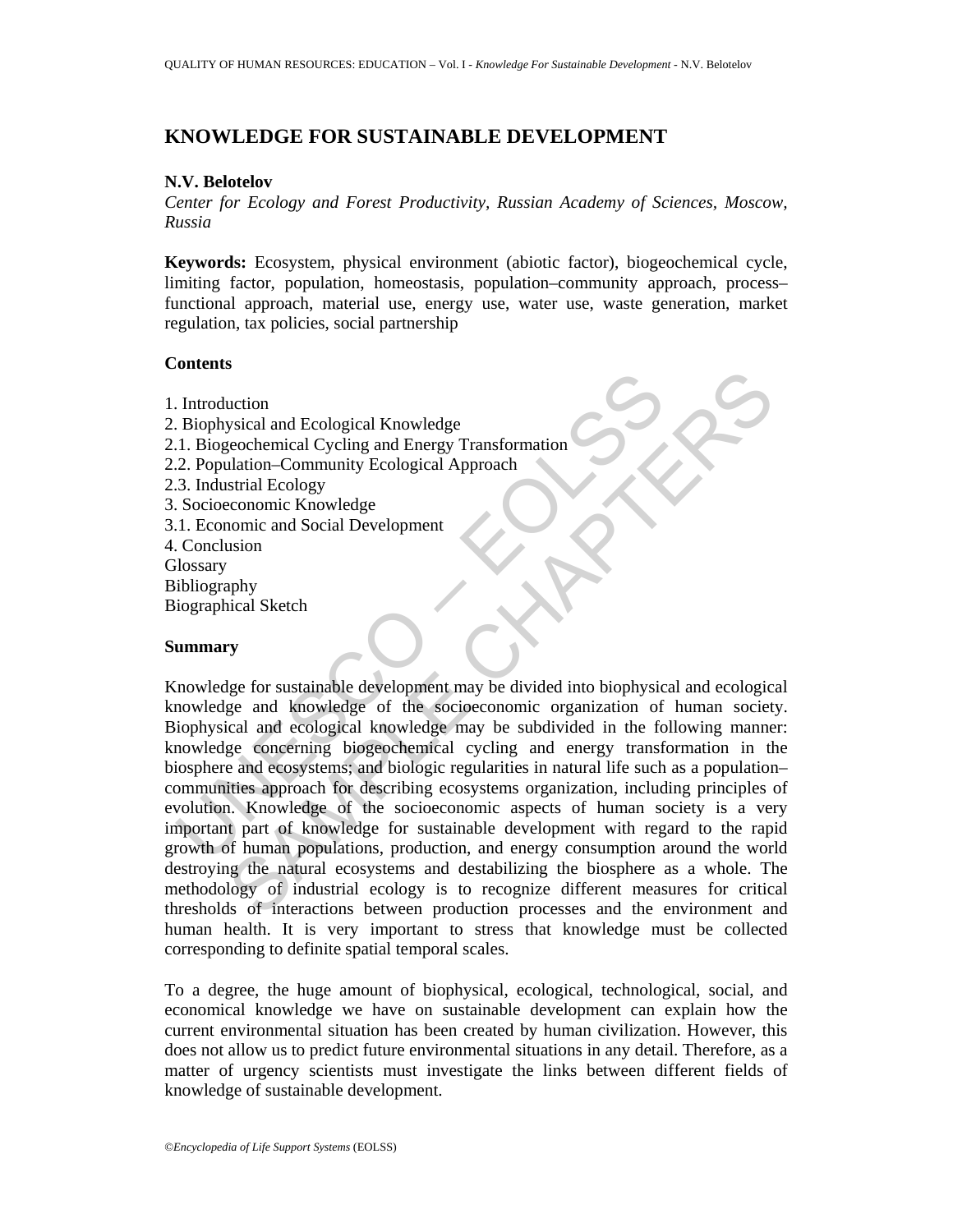## **1. Introduction**

The notion of sustainable development came into being towards the end of the twentieth century. It reflects the deep anxiety of many people around the world about the future of human civilization. The rapid changes in all aspects of our lives in a single generation emphasize the problems for which there has been no satisfactory solution until recently, that were global not local in character, and that are very complex.

orld during the lifetime of a single generation and these are very<br>king place at an exponential rate because humn beings attempt<br>crossislie coological niche in its entirety. Such behavior is in conflictions. This contradic iring the lifetime of a single generation and these are very rapid. They at a case of an exponential rate because human beings attempt to dominate the correlate a cacological niche in its entrirety. Such behavior is in con Sustainable development includes interrelated problems such as rampant population growth, degradation of natural ecosystems, diminishing biodiversity, increasing poverty in the developing countries, growth of new diseases, exhaustion of nonrenewable resources, and climatic changes. A considerable number of changes are occurring in the world during the lifetime of a single generation and these are very rapid. They are taking place at an exponential rate because human beings attempt to dominate the accessible ecological niche in its entirety. Such behavior is in conflict with resource restrictions. This contradiction is the core of the problems of sustainable development. There are no universal solutions for such complex problems. Any solutions are themselves a process and can take a generation to run their course. This determines the following circumstances. First of all, humanity does not understand biosphere organization in detail; in other words, we do not really know how the biosphere works. This is because of differences in the time changes in natural ecosystems take and the lifetime of a single human generation. On the other hand, humankind does not fully understand its "social–cultural dimension." Humanity lives captive to stereotypes about interactions between biosphere and civilization. Human beings differ from other large mammals not only in having the opportunity to conceive and generate incorrect information but also in being able to believe in myths and to formulate illusions. And, above all, in being able to operate according to incorrect information. Human beings view the universe through spectacles of existing conceptions but these conceptions have changed throughout history.

It must first be stressed that there are two spheres: the biosphere and the socioeconomic sphere. In spite of their close connection, they have their own regularities. The biosphere may be subdivided into the atmosphere, lithosphere, hydrosphere, and biota. The socioeconomic sphere may be divided into the production sphere (technology and resource consumption) and human society (consumption of goods and the principle of authority in social organization). Knowledge of each is different but they are closely connected in the real world. Appropriate knowledge is necessary for solving the problems of sustainable development but the amount of knowledge available is increasing dramatically.

Knowledge about the interaction between civilization and the biosphere and between different parts of biosphere as well as knowledge about society is incomplete and far from perfect. The role of education is increasing as a mechanism of knowledge transfer from one generation to another. It is assumed that in future the education process and the process of knowledge generation will be closely connected because of the increasing rate of environmental change. The ability to achieve sustainable development depends on scientific knowledge of the earth's natural systems and the ways in which human activities affect these systems. Accurate information based on scientific research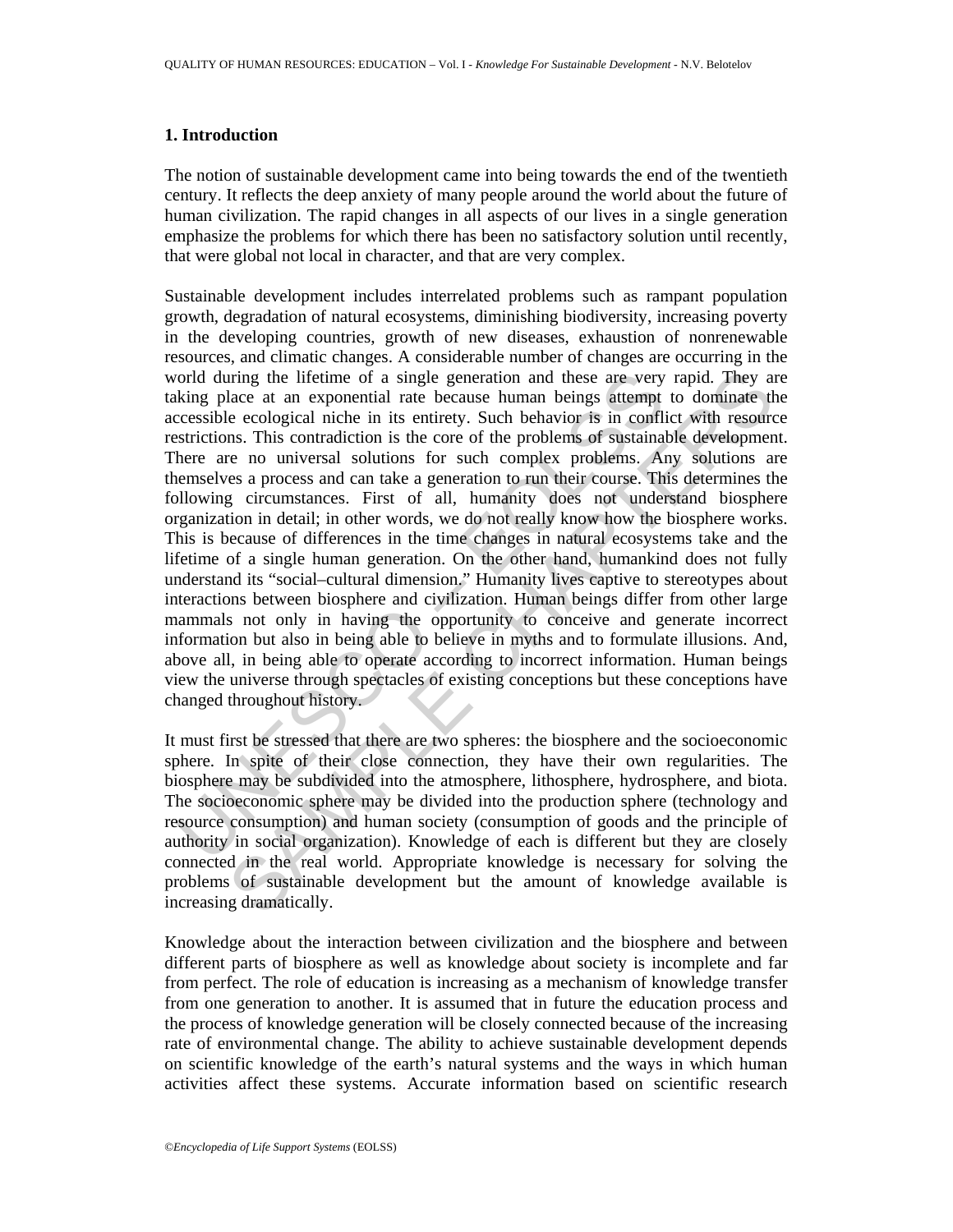establishes the foundation of knowledge needed for sound decision making by individuals, businesses, government, and society as a whole. Baseline scientific data are essential for developing community-based sustainable development strategies.

Human beings understand the universe to be a system of natural processes with a clear historical development. There are many specific "parametric spaces" by which environmental processes and human society are described, for example, "physicalchemical space," "biological space," "sociological space," and so on. Regularity that occurs in one parametric space usually does not transfer to another space. Indeed this situation is quite similar to the principle of uncertainty in quantum mechanics. There is no universal parametric space by which to describe nature, human society, and interactions between them. This principle of observation superimposes strong restrictions upon the process of knowledge accumulation and transfers it to future generations. From this point of view the following structure of knowledge for sustainable development can be proposed.

estrictions upon the process of knowledge accumulation and trans<br>enerations. From this point of view the following structure of<br>ustainable development can be proposed.<br>ccording to this subdivision of the world into a biosp Ins upon the process of knowledge accumulation and transfers it to future the collocomeration of view the following structure of knowledge for sustainable development can be proposed.<br>
In geo this subdivision of the world According to this subdivision of the world into a biosphere and a socioeconomic sphere, knowledge for sustainable development may be divided into biophysical and ecological knowledge, and knowledge of the socioeconomic organization of human society. It is important to stress that knowledge must be collected corresponding to definite spatial temporal scales. Biophysical and ecological knowledge may be subdivided in the following closely connected manner: knowledge about biogeochemical cycling and energy transformation in the biosphere and ecosystems; and biologic regularities in natural life such as a population–communities approach for describing the organization of ecosystems including the principles of evolution. Industrial ecology is based upon the methodology of recognizing different measures for critical thresholds of interactions between production processes and the environment and human health. Knowledge of socioeconomic aspects of the organization of human society is very important for sustainable development with regard to the way the rapid growth of human populations, production and energy consumption around the world is destroying natural ecosystems and destabilizing the biosphere as a whole.



TO ACCESS ALL THE **17 PAGES** OF THIS CHAPTER, Visit: http://www.eolss.net/Eolss-sampleAllChapter.aspx

#### **Bibliography**

Gorshkov V.G. (1995). Physical and Biological Bases of Life Stability. Man, Biota, Environment, 340 pp. Berlin: Springer-Verlag. [This presents a comprehensive discussion on the physical and biological regularities and interactions.]

Hutchinson G.E. (1978). An Introduction to Population Ecology, 260 pp. New Haven: Yale University Press. [This presents a deep discussion of the problems of population ecology.]